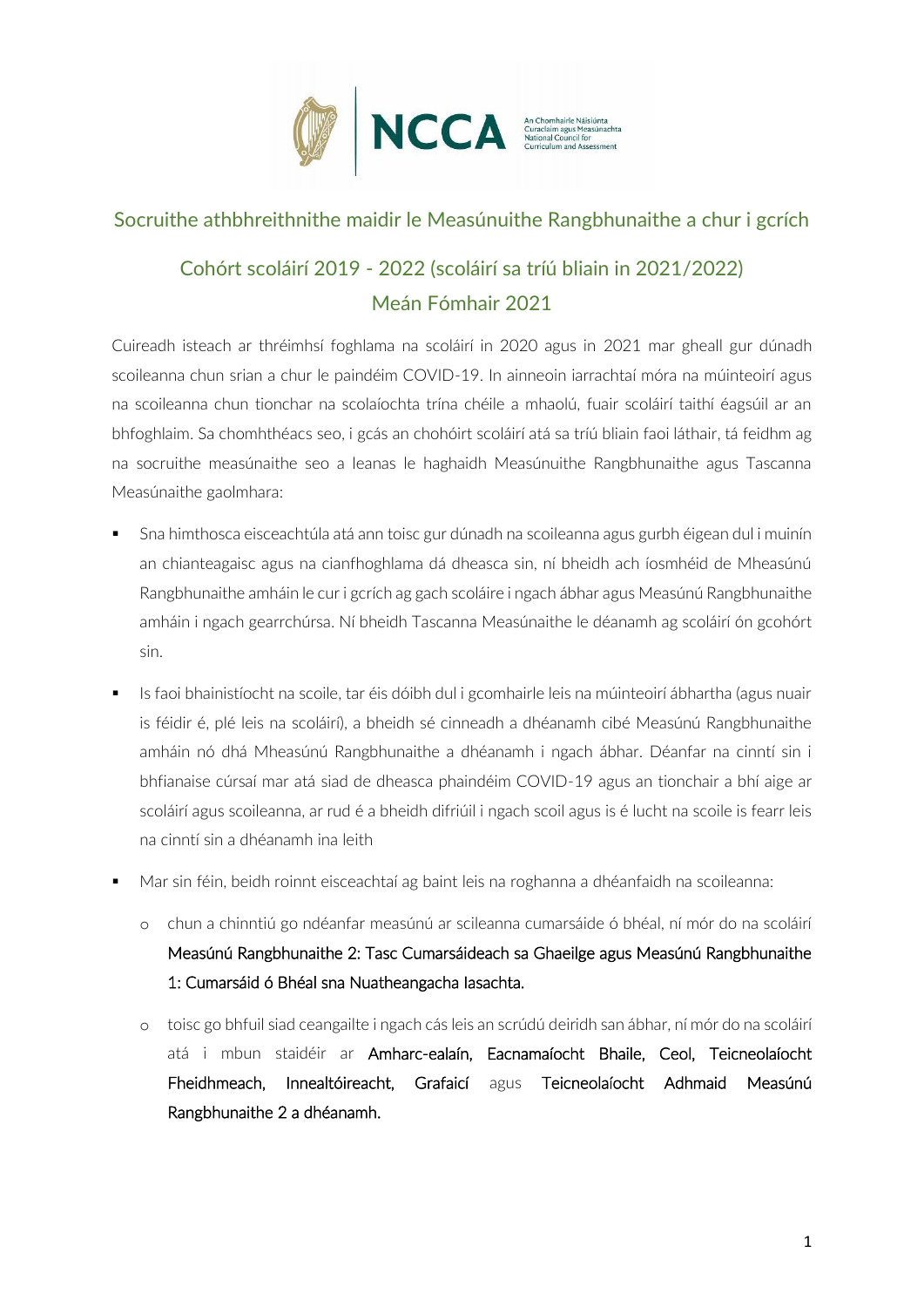Cé gur freagairt iad na socruithe sin le haghaidh Measúnuithe Rangbhunaithe ar dhúshlán ar leith, tá sé mar aidhm acu na nithe seo a leanas a dhéanamh freisin: féinriar scoile a spreagadh agus cinntí teagaisc agus foghlama a rinneadh ar leibhéal na scoile le linn dhúnadh na scoile a aithint; agus a chinntiú, a oiread is féidir, gur féidir Measúnuithe Rangbhunaithe a chríochnaigh an scoláire in 2020/2021, lena n-áirítear an tréimhse ina raibh na scoileanna dúnta, agus in 2021/2022 a aithint agus tuairisciú a dhéanamh orthu.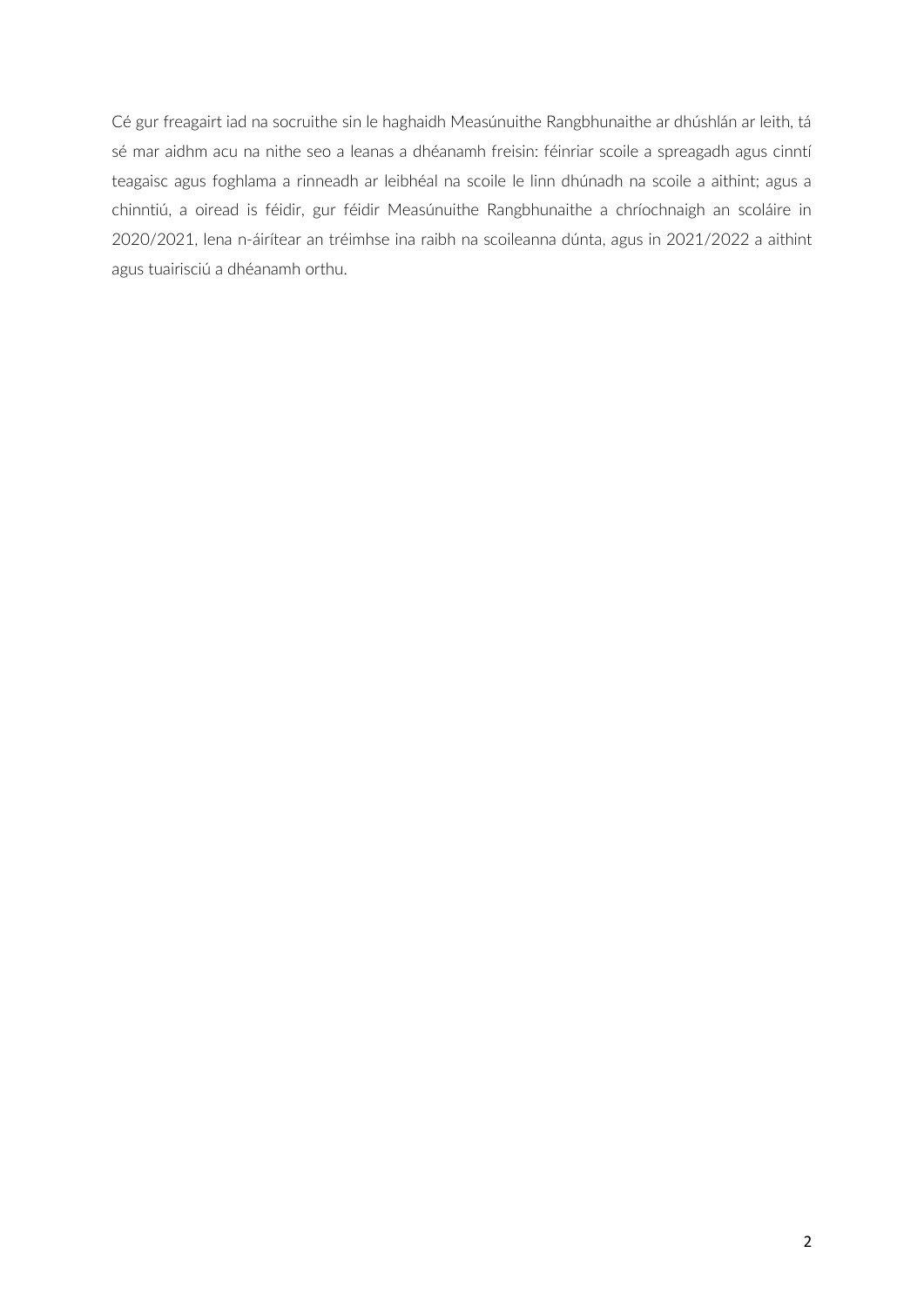# Dátaí tábhachtacha don Mheasúnú Rangbhunaithe 1

### Cohórt scoláirí 2019 – 2022 (scoláirí sa tríú bliain in 2021/2022)

Tá an t-achar ama inar féidir le scoileanna na Measúnuithe Rangbhunaithe agus an tAthbhreithniú ar Fhoghlaim agus ar Mheasúnú Ábhair (AFMÁ) a dhéanamh le fáil thíos. Ba cheart na Measúnuithe Rangbhunaithe a chur i gcrích sa tréimhse a shanntar (m.sh. trí seachtaine, ceithre seachtaine) mar a shonraítear sna Treoirlínte Measúnaithe maidir le gach ábhar. Ba cheart an tAthbhreithniú ar Fhoghlaim agus ar Mheasúnú Ábhair a reáchtáil tráth nach déanaí ná mí amháin tar éis an Measúnú Rangbhunaithe a chríochnú. Féadfar dátaí tábhachtacha le haghaidh Measúnuithe Rangbhunaithe agus an tAthbhreithniú ar Fhoghlaim agus ar Mheasúnú Ábhair a athrú nuair is gá, toisc cúinsí ar leith a d'fhéadfadh teacht chun cinn i scoileanna mar gheall ar COVID-19.

#### Measúnú Rangbhunaithe 1 sa Bhéarla, Eolaíocht, Staidéar Gnó, Eacnamaíocht Bhaile, Matamaitic, Stair, Tíreolaíocht, Ceol, Oideachas Reiligiúin, Staidéar Giúdach, Léann Clasaiceach (roghnach)<sup>1</sup>

| An dáta deiridh chun é a chur i gcrích                                                                                                                                  | Dé hAoine, 1 Deireadh<br>Fómhair 2021  |
|-------------------------------------------------------------------------------------------------------------------------------------------------------------------------|----------------------------------------|
| An dáta deiridh a mbronnfaidh an múinteoir tuairisceoirí<br>sealadacha                                                                                                  | Dé hAoine, 8 Deireadh<br>Fómhair 2021  |
| An dáta deiridh chun an tAthbhreithniú ar Fhoghlaim agus ar<br>Mheasúnú Ábhair a chur i gcrích agus an dáta deiridh a<br>mbronnfaidh an múinteoir tuairisceoirí deiridh | Dé hAoine, 22 Deireadh<br>Fómhair 2021 |

#### Measúnú Rangbhunaithe 1 sna Nuatheangacha lasachta (riachtanach<sup>2</sup>)

| An dáta deiridh chun é a chur i gcrích                      | Dé hAoine, 3 Nollaig 2021  |
|-------------------------------------------------------------|----------------------------|
| An dáta deiridh a mbronnfaidh an múinteoir tuairisceoirí    | Dé hAoine, 10 Nollaig 2021 |
| sealadacha                                                  |                            |
| An dáta deiridh chun an tAthbhreithniú ar Fhoghlaim agus ar | Dé hAoine, 17 Nollaig 2021 |
| Mheasúnú Ábhair a chur i gcrích agus an dáta deiridh a      |                            |
| mbronnfaidh an múinteoir tuairisceoirí deiridh              |                            |

#### Measúnú Rangbhunaithe 1 i nGaeilge (roghnach)

| An dáta deiridh chun é a chur i gcrích                                                                                | Dé hAoine, 3 Nollaig 2021  |
|-----------------------------------------------------------------------------------------------------------------------|----------------------------|
| An dáta deiridh a mbronnfaidh an múinteoir tuairisceoirí                                                              | Dé hAoine, 10 Nollaig 2021 |
| sealadacha                                                                                                            |                            |
| An dáta deiridh chun an tAthbhreithniú ar Fhoghlaim agus ar<br>Mheasúnú Ábhair a chur i gcrích agus an dáta deiridh a | Dé hAoine, 17 Nollaig 2021 |
| mbronnfaidh an múinteoir tuairisceoirí deiridh                                                                        |                            |

<sup>1</sup> Tabhair faoi deara go bhfuil an dáta deiridh chun MRB1 san Amharc-ealaín, Teicneolaíocht Fheidhmeach, Innealtóireacht, Grafaic, agus Teicneolaíocht Adhmaid a chur i gcrích (Bealtaine 2021) caite anois.

<sup>&</sup>lt;sup>2</sup> Cuireann scoláirí íosmhéid de Mheasúnú Rangbhunaithe amháin a chur i gcrích in aghaidh an ábhair. Tabhair faoi deara na heisceachtaí ar na roghanna a dhéanfaidh na scoileanna, liostaithe ar leathanach 1 thuas.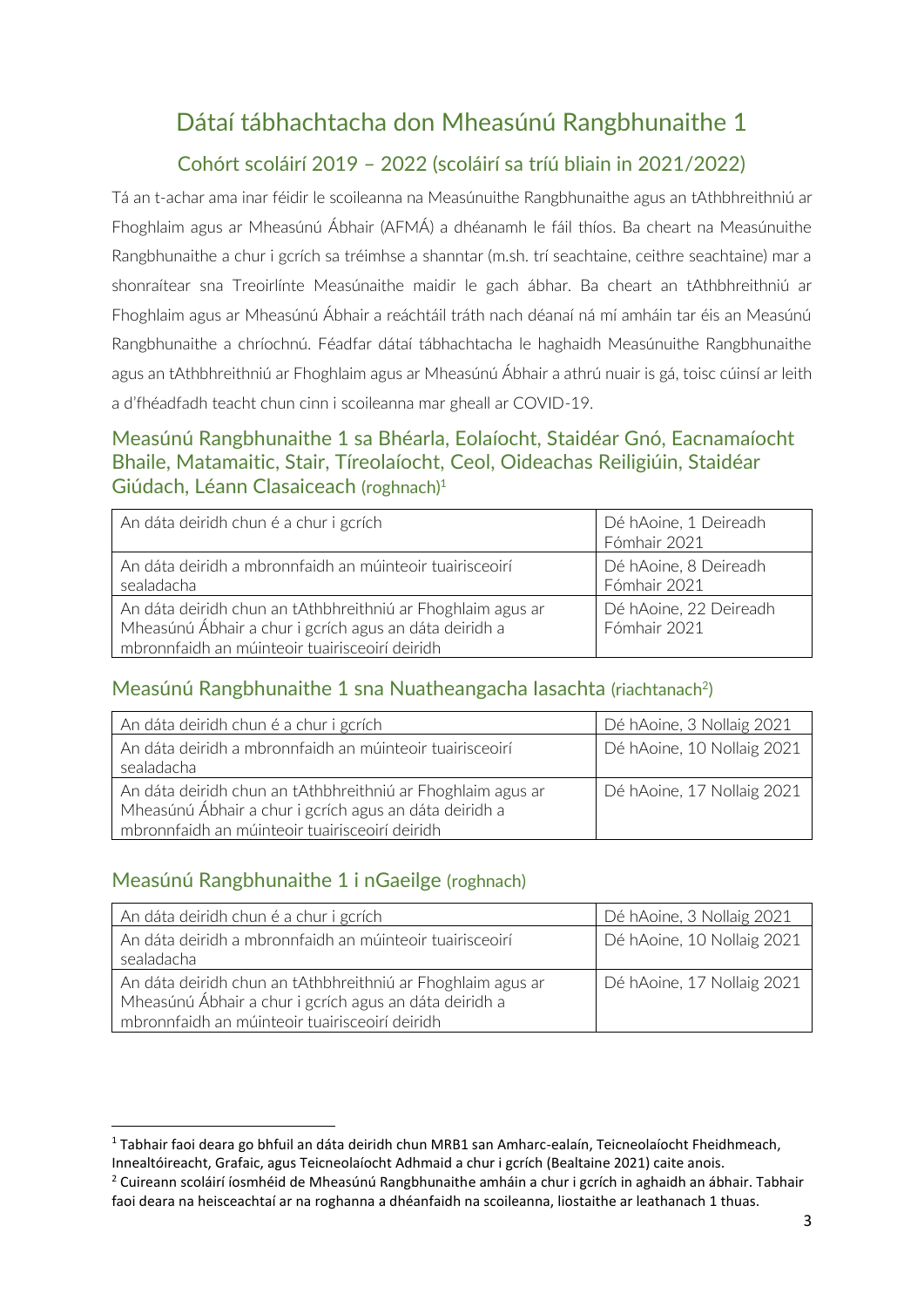# Dátaí tábhachtacha don Mheasúnú Rangbhunaithe 2

Scoláirí sa tríú bliain in 2021/2022 (cohórt scoláirí 2019 – 2022)

#### Measúnú Rangbhunaithe 2 sa Teicneolaíocht Fheidhmeach, Innealtóireacht, Grafaic agus Teicneolaíocht Adhmaid<sup>3</sup> (riachtanach)

| An dáta deiridh chun é a chur i gcrích                                                                                                                                  | Dé hAoine, 8 Deireadh<br>Fómhair 2021  |
|-------------------------------------------------------------------------------------------------------------------------------------------------------------------------|----------------------------------------|
| An dáta deiridh a mbronnfaidh an múinteoir tuairisceoirí<br>sealadacha                                                                                                  | Dé hAoine, 15 Deireadh<br>Fómhair 2021 |
| An dáta deiridh chun an tAthbhreithniú ar Fhoghlaim agus ar<br>Mheasúnú Ábhair a chur i gcrích agus an dáta deiridh a<br>mbronnfaidh an múinteoir tuairisceoirí deiridh | Dé hAoine, 22 Deireadh<br>Fómhair 2021 |

### Measúnú Rangbhunaithe 2 san Amharc-ealaín (riachtanach)

| An dáta deiridh chun é a chur i gcrích                                                                                                                                  | Dé hAoine, 19 Samhain<br>2021 |
|-------------------------------------------------------------------------------------------------------------------------------------------------------------------------|-------------------------------|
| An dáta deiridh a mbronnfaidh an múinteoir tuairisceoirí<br>sealadacha                                                                                                  | Dé hAoine, 26 Samhain<br>2021 |
| An dáta deiridh chun an tAthbhreithniú ar Fhoghlaim agus ar<br>Mheasúnú Ábhair a chur i gcrích agus an dáta deiridh a<br>mbronnfaidh an múinteoir tuairisceoirí deiridh | Dé hAoine, 3 Nollaig 2021     |

## Measúnú Rangbhunaithe 2 i nGaeilge, Eacnamaíocht Bhaile, Ceol (riachtanach)

| An dáta deiridh chun é a chur i gcrích                                                                                                                                  | Dé hAoine, 11 Márta 2022 |
|-------------------------------------------------------------------------------------------------------------------------------------------------------------------------|--------------------------|
| An dáta deiridh a mbronnfaidh an múinteoir tuairisceoirí<br>sealadacha                                                                                                  | Dé hAoine, 18 Márta 2022 |
| An dáta deiridh chun an tAthbhreithniú ar Fhoghlaim agus ar<br>Mheasúnú Ábhair a chur i gcrích agus an dáta deiridh a<br>mbronnfaidh an múinteoir tuairisceoirí deiridh | Dé hAoine, 25 Márta 2022 |

<sup>3</sup> Eiseofar treoir nó cáipéis tionscadail ábhartha d'ábhair a bhaineann le teicneolaíochtaí láithreach i ndiaidh an dáta a chuirfear MRB2 i gcrích. Féach *Socruithe Measúnaithe do Scrúduithe na Sraithe Sóisearaí agus na hArdteistiméireachta in 2022*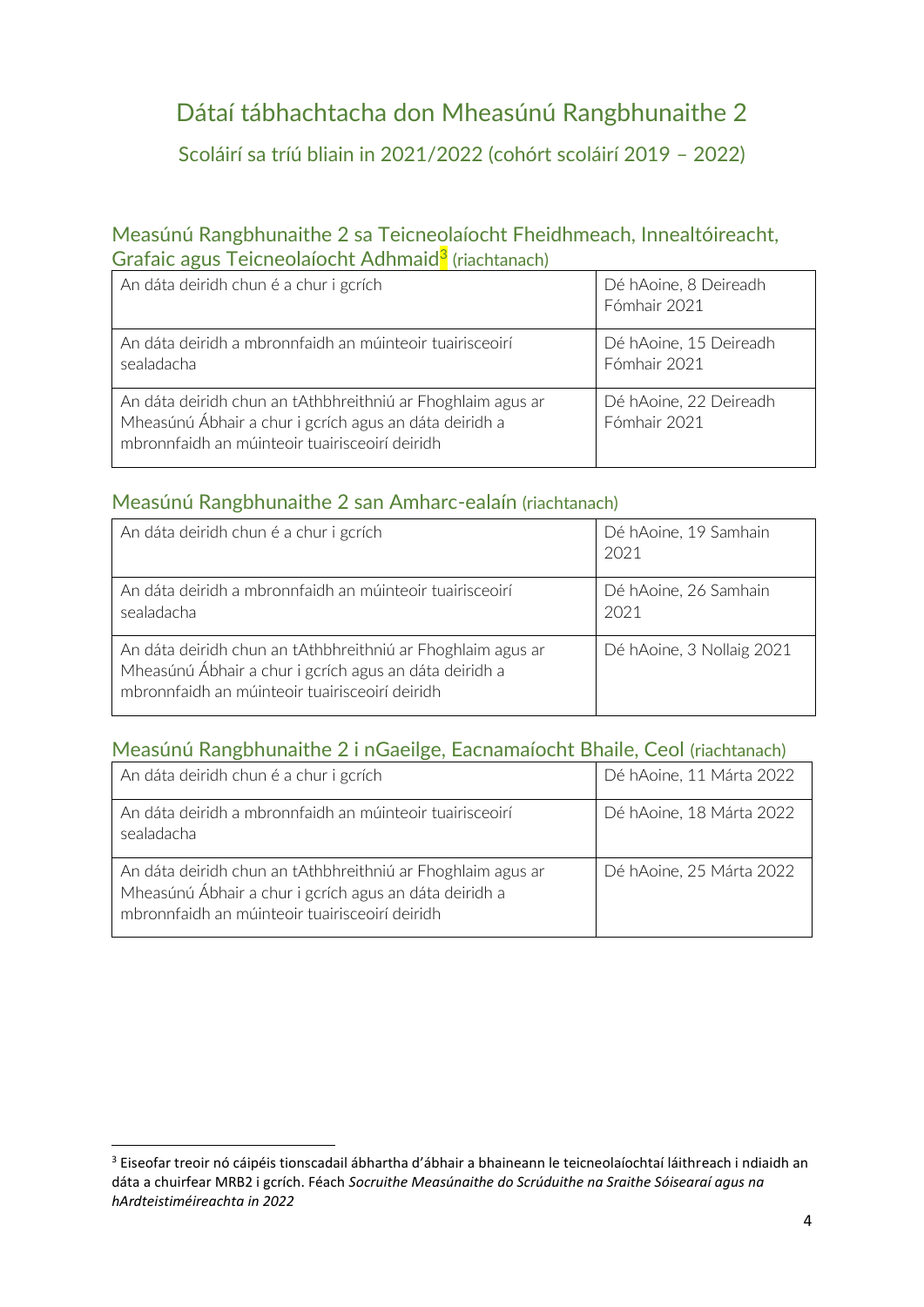### Measúnú Rangbhunaithe 2 i mBéarla, Eolaíocht, Staidéar Gnó, Nuatheangacha Iasachta, Matamaitic, Stair, Tíreolaíocht, Oideachas Reiligiúin, Staidéar Giúdach, Léann Clasaiceach (roghnach)

| An dáta deiridh chun é a chur i gcrích                                                                                                                                  | Dé hAoine, 25 Márta 2022  |
|-------------------------------------------------------------------------------------------------------------------------------------------------------------------------|---------------------------|
| An dáta deiridh a mbronnfaidh an múinteoir tuairisceoirí<br>sealadacha                                                                                                  | Dé hAoine, 1 Aibreán 2022 |
| An dáta deiridh chun an tAthbhreithniú ar Fhoghlaim agus ar<br>Mheasúnú Ábhair a chur i gcrích agus an dáta deiridh a<br>mbronnfaidh an múinteoir tuairisceoirí deiridh | Dé hAoine, 8 Aibreán 2022 |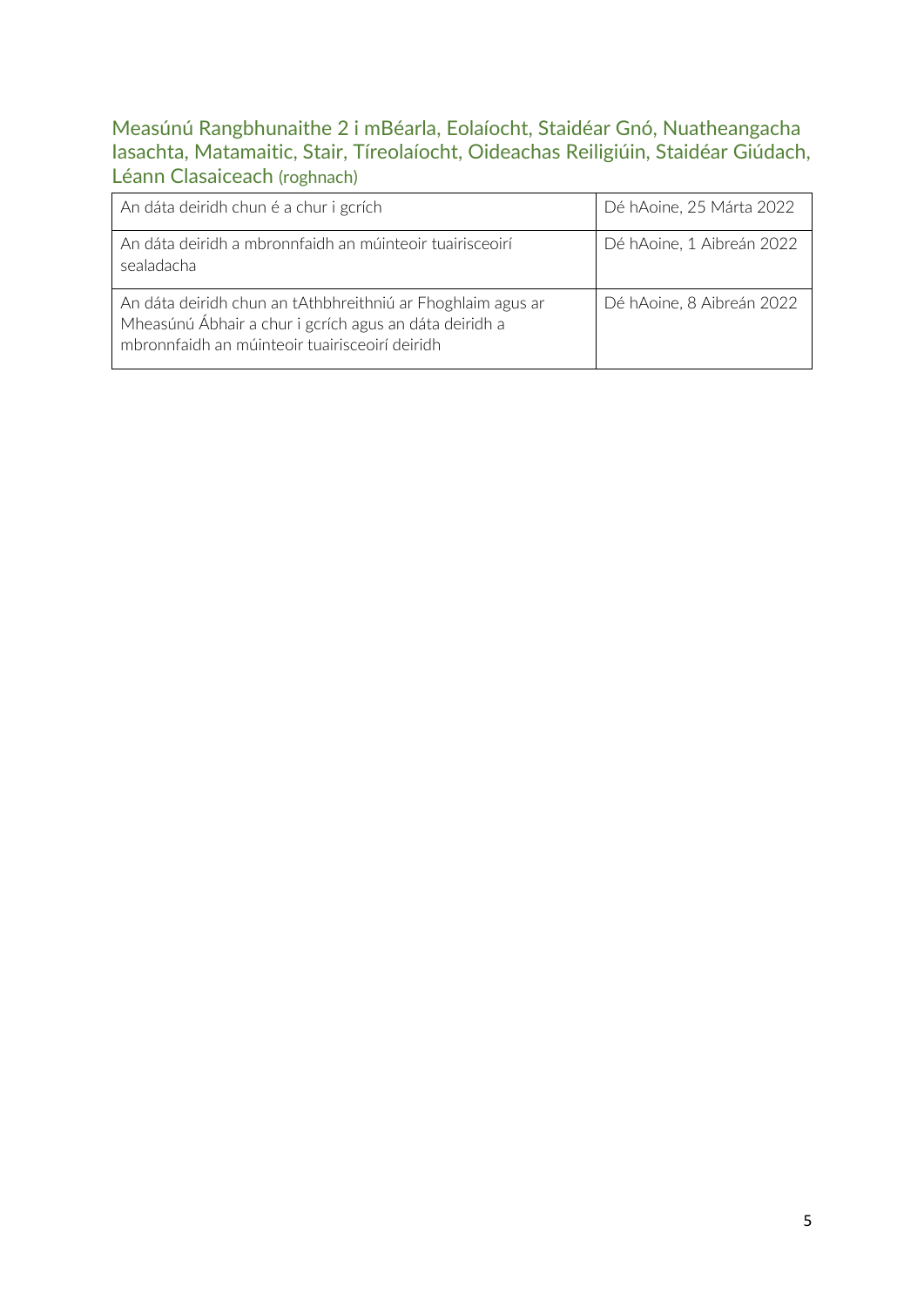## Dátaí tábhachtacha do Mheasúnú Rangbhunaithe 1

### Cohórt scoláirí 2020 – 2023 (scoláirí sa dara bliain in 2021/2022)

Tá an t-achar ama inar féidir le scoileanna na Measúnuithe Rangbhunaithe agus an tAthbhreithniú ar Fhoghlaim agus ar Mheasúnú Ábhair (AFMÁ) a dhéanamh le scoláirí sa dara bliain sa scoilbhliain 2021/2022 le fáil thíos. Ba cheart na Measúnuithe Rangbhunaithe a chur i gcrích sa tréimhse a shanntar (m.sh. trí seachtaine, ceithre seachtaine) mar a shonraítear sna Treoirlínte Measúnaithe maidir le gach ábhar. Ba cheart an tAthbhreithniú ar Fhoghlaim agus ar Mheasúnú Ábhair a reáchtáil tráth nach déanaí ná mí amháin tar éis an Measúnú Rangbhunaithe a chríochnú. Tá socruithe le haghaidh an chohóirt sin de réir an Chreata don tSraith Shóisearach (2015). Féadfar dátaí tábhachtacha le haghaidh Measúnuithe Rangbhunaithe agus an tAthbhreithniú ar Fhoghlaim agus ar Mheasúnú Ábhair a athrú nuair is gá, toisc cúinsí ar leith a d'fhéadfadh teacht chun cinn i scoileanna mar gheall ar COVID-19.

#### Measúnú Rangbhunaithe 1 i ngach ábhar, ach amháin an Ghaeilge<sup>4</sup>

| Tréimhse ina bhfuil sé le cur i gcrích                                                                                                                                  | Dé Luain, 1 Samhain 2021 -<br>Dé hAoine, 13 Bealtaine<br>2022 |
|-------------------------------------------------------------------------------------------------------------------------------------------------------------------------|---------------------------------------------------------------|
| An dáta deiridh a mbronnfaidh an múinteoir tuairisceoirí<br>sealadacha                                                                                                  | Dé Céadaoin, 18 Bealtaine<br>2022                             |
| An dáta deiridh chun an tAthbhreithniú ar Fhoghlaim agus ar<br>Mheasúnú Ábhair a chur i gcrích agus an dáta deiridh a<br>mbronnfaidh an múinteoir tuairisceoirí deiridh | Dé Céadaoin, 25 Bealtaine<br>2022                             |

<sup>4</sup> Déanann scoláirí Measúnuithe Rangbhunaithe 1 agus 2 sa Ghaeilge le linn a dtríú bliain sa tsraith shóisearach.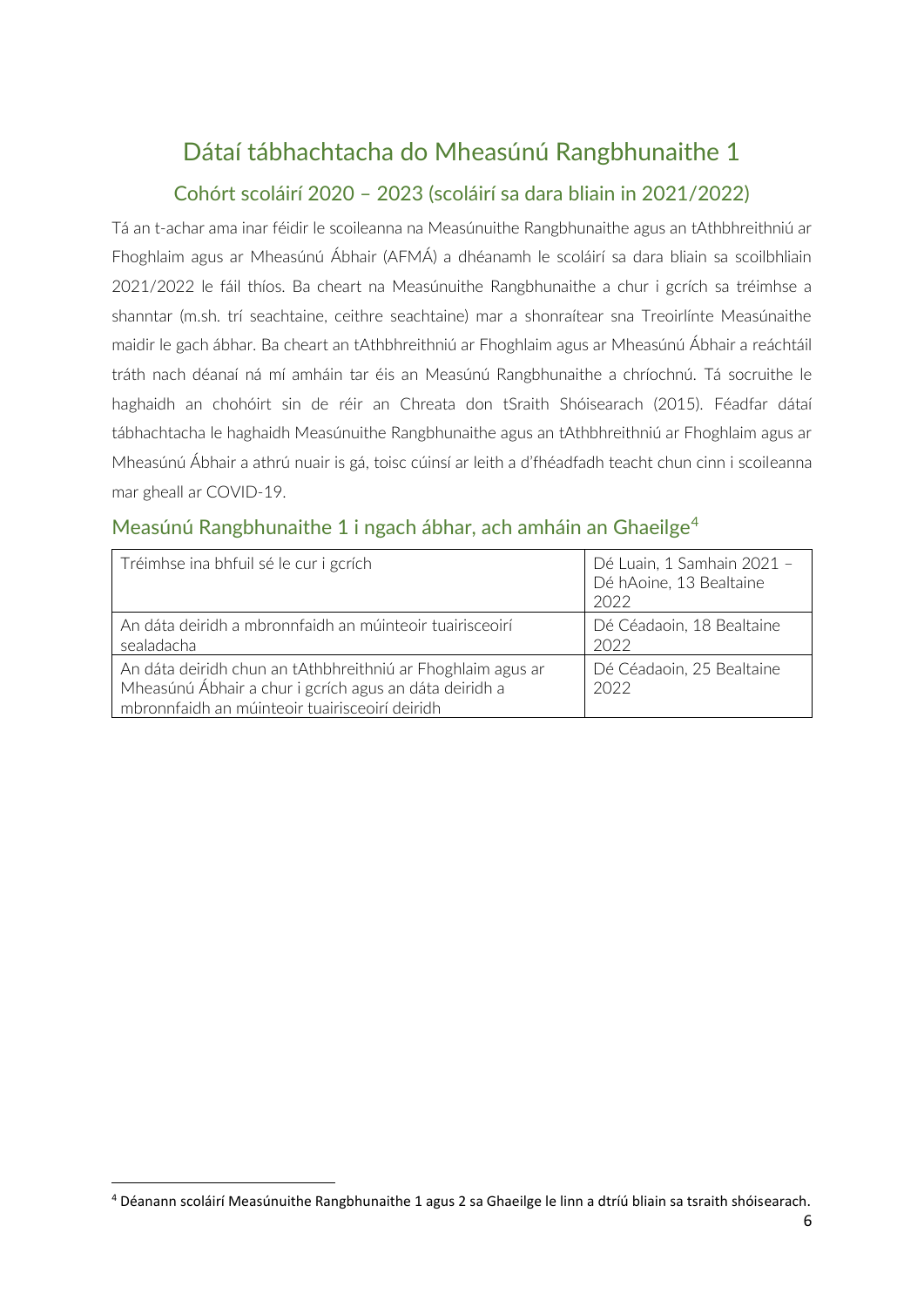#### Nótaí maidir le: Measúnuithe Rangbhunaithe sa scoilbhliain 2021/2022

Déanann na scoláirí Measúnuithe Rangbhunaithe le tacaíocht agus treoir óna múinteoirí. Tá faisnéis mhionsonraithe faoi na formáidí, faoi na topaicí agus faoin tréimhse ama chun Measúnuithe Rangbhunaithe a chríochnú i ngach ábhar agus gearrchúrsa sna Treoirlínte ábhartha don Mheasúnú Rangbhunaithe, ar fáil ar [https://www.curriculumonline.ie/Junior-cycle/?lang=ga-ie](http://www.curriculumonline.ie/Junior-cycle) Cé gur ceapadh Measúnuithe Rangbhunaithe le bheith ar siúl faoi threoir an mhúinteora i gcomhthéacs an tseomra ranga, tá solúbthacht ag scoileanna sa scoilbhliain 2021 – 2022, i bhfianaise cúinsí athraitheacha a d'fhéadfadh teacht chun cinn mar gheall ar COVID-19, chun tacú leis an scoláire Measúnuithe Rangbhunaithe a dhéanamh ar scoil agus/nó go cianda.

#### Ba cheart aird faoi leith a thabhairt ar na nithe seo a leanas:

- o Cé is moite de thosca a d'fhéadfadh teacht chun cinn mar gheall ar COVID-19, déanann an scoláire Measúnuithe Rangbhunaithe le linn am ranga, den chuid is mó, le tacaíocht agus treoir ón múinteoir.
- o Ba cheart go dtreoródh a bhfuil praiticiúil agus sábháilte ag an am de réir na comhairle sláinte poiblí an rogha gníomhaíochtaí agus topaicí do na Measúnuithe Rangbhunaithe.
- o Is féidir éascú a dhéanamh do scoláirí nach féidir leo freastal ar scoil mar gheall ar chúinsí a éiríonn as COVID-19 chun go mbeidh siad in ann taighde a dhéanamh ar a mheasúnú rangbhunaithe, é a chruthú agus é a chríochnú go cianda, le tacaíocht agus treoir ón múinteoir.
- o D'fhéadfadh go mbeadh gá le coigeartuithe a dhéanamh ar an gcaoi a ndéanann scoileanna Measúnuithe Rangbhunaithe agus/nó ar an tacaíocht a fhaigheann siad ó theicneolaíochtaí digiteacha, i gcomhréir le beartas na scoile um chosaint leanaí, beartas úsáide inghlactha agus beartas RGCS na scoileanna.
- o Toisc gur cuid lárnach den tasc cumarsáide sa Ghaeilge (Measúnú Rangbhunaithe 2) agus sa chumarsáid ó bhéal sna Nuatheangacha Iasachta (Measúnú Rangbhunaithe 1) í an idirghníomhaíocht idir an múinteoir agus an scoláire, lena n-áirítear comhrá agus freagraí ar cheisteanna gan script, ba cheart don scoláire idirghníomhú leis an múinteoir agus an Measúnú Rangbhunaithe sin á chur i gcrích. Is féidir uirlisí digiteacha a úsáid chun tacú leis an idirghníomhaíocht sin.
- o San Amharc-ealaín, de ghnáth ní mór Measúnú Rangbhunaithe amháin a chur i láthair in 3T. Tarscaoiltear an riachtanas sin i gcás scoláirí sa tríú bliain in 2021/22.
- Sa ghearrchúrsa Corpoideachais, caithfidh an scoláire sa tríú bliain in 2021/22 íosmhéid de Mheasúnú Rangbhunaithe amháin a dhéanamh.